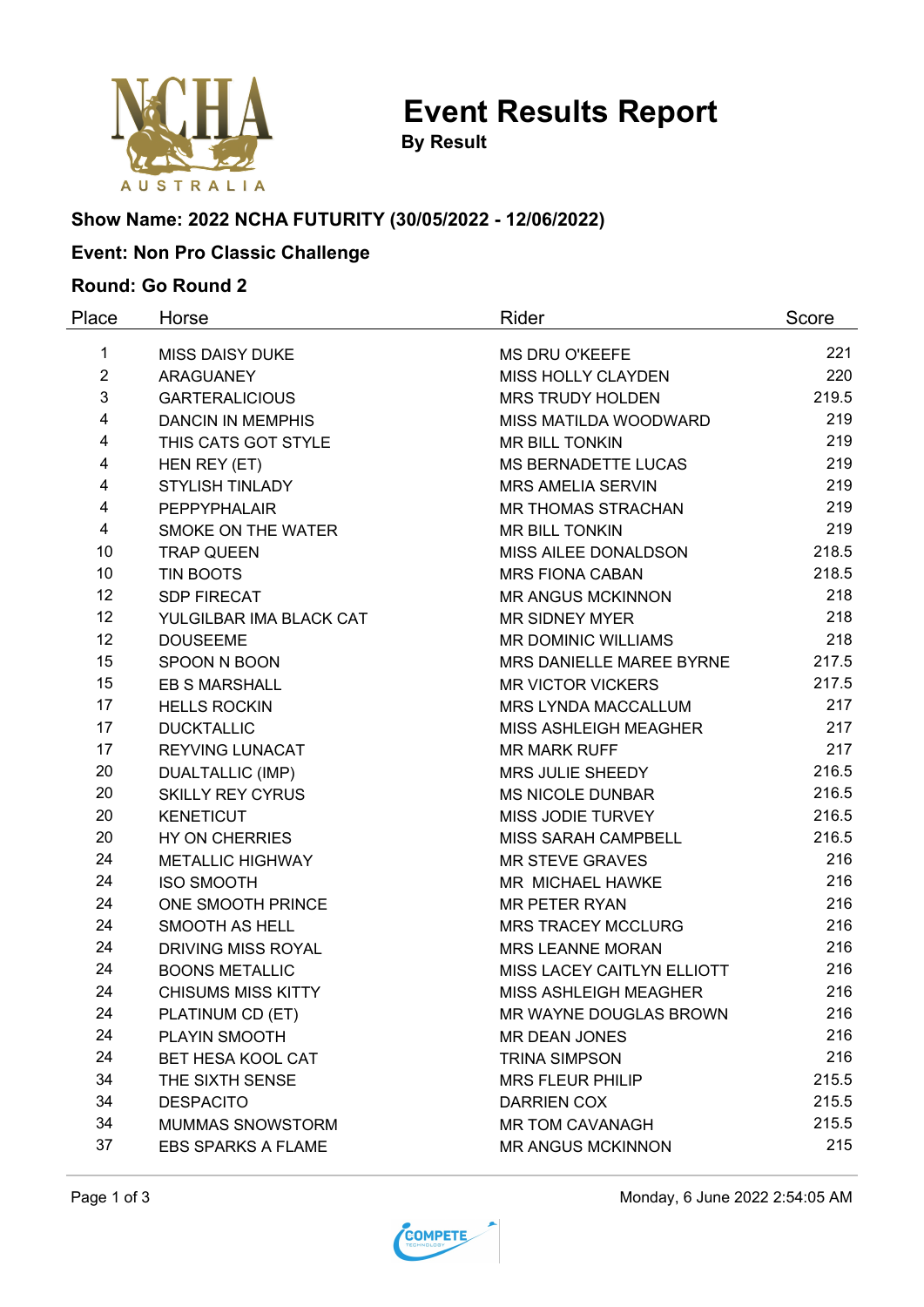

**Event Results Report**

**By Result**

# **Show Name: 2022 NCHA FUTURITY (30/05/2022 - 12/06/2022)**

## **Event: Non Pro Classic Challenge**

#### **Round: Go Round 2**

| Place | Horse                         | Rider                            | Score |
|-------|-------------------------------|----------------------------------|-------|
| 37    | DARA KAYS LAST TEAR DROP      | <b>MR DAVID DOOLAN</b>           | 215   |
| 39    | <b>BULLA DEMI</b>             | <b>MR MARK RUFF</b>              | 214.5 |
| 39    | <b>CHISUMS BOYD</b>           | MISS MIKAYLA O'HALLORAN          | 214.5 |
| 39    | MR ROYAL BOON                 | <b>MRS OLIVIA VICKERY</b>        | 214.5 |
| 42    | <b>ERIN YOUNG ANGUS</b>       | <b>MR SHANE CRAWFORD</b>         | 214   |
| 43    | <b>BLUEYS CD</b>              | <b>MR PETER RYAN</b>             | 213.5 |
| 43    | <b>HAVA KIT KAT</b>           | <b>MRS RACHEL PROCIDA</b>        | 213.5 |
| 43    | DEE BAR ANGEL BLUE            | MR BRETT MICHAEL JOHNS           | 213.5 |
| 43    | YULGILBAR JACKAROO            | MR SCOTT CODEY                   | 213.5 |
| 43    | A ONE LITTLEMISS BLUEBOON     | MR BRETT PECHEY                  | 213.5 |
| 48    | <b>TYRELL PARK IVY GIRL</b>   | MR BRIAN THOMAS ELLIOTT          | 213   |
| 49    | SDP COCOA REY                 | <b>MR MICHAEL DUNBAR</b>         | 212.5 |
| 50    | <b>HARD BOON BABY</b>         | <b>MR MARK RANGER</b>            | 212   |
| 51    | ERIN COOL CAT                 | MR MICHAEL HAWKE                 | 211.5 |
| 52    | SHESA PRETTY WOMAN            | MR LINDSAY GORDON DICKINS        | 211   |
| 52    | <b>SHORT REVIEW</b>           | <b>MRS RENEE RICHARDSON</b>      | 211   |
| 54    | <b>BIT A SWEET HIGH</b>       | <b>MR DANIEL SHARPE</b>          | 210   |
| 55    | <b>BC COLD STEEL</b>          | <b>MR RAYMOND ERIC RANDLE</b>    | 209   |
| 55    | <b>SMOOTH REYS</b>            | <b>MR NEIL FLYNN</b>             | 209   |
| 57    | <b>RETRO</b>                  | MR RON COLE                      | 208   |
| 58    | <b>CLASSY N HOTT</b>          | <b>MR WILLIAM TAPP</b>           | 206   |
| 58    | <b>WHISKEY HIGH</b>           | <b>MR MITCHELL FRAZER</b>        | 206   |
| 60    | <b>BLUEBLOODEDBOON</b>        | <b>TRINA SIMPSON</b>             | 205.5 |
| 61    | <b>TRUCLASS FLAME</b>         | <b>MRS SHELLEY RUFF</b>          | 205   |
| 62    | <b>BET SHES A GEM</b>         | MR ANTHONY O'LOUGHLIN            | 204.5 |
| 63    | <b>SLITHERING</b>             | <b>MRS RACHEL LEITCH</b>         | 203   |
| 64    | YULGILBAR HI KITTY            | <b>MR JAMIE BARTELS</b>          | 199   |
| 64    | <b>HOT YOGA</b>               | <b>MR PETER RYAN</b>             | 199   |
| 66    | <b>SHES A KEEPER</b>          | <b>MISS DEMI BETTINI</b>         | 198   |
| 67    | ONE HELLOFA HILDA             | <b>MR ALI ALI</b>                | 197   |
| 67    | <b>BET ONE MOORE</b>          | MR STUART BOYD LAURIE            | 197   |
| 69    | IF YA GUNNA PLAY IN TEXAS     | <b>MISS BROOKE WEST</b>          | 196   |
| 70    | <b>ONEFORTHEROSE</b>          | <b>MR THOMAS STRACHAN</b>        | 195   |
| 71    | <b>MDC JINX</b>               | <b>MRS KIM KRISTINE CAMPBELL</b> | 194   |
| 71    | <b>CHANCES ROYAL HIGHNESS</b> | Mrs KIMBERLY ROSE PATERSON       | 194   |
| 73    | DARA FLASHY PREVIEW           | <b>MR SHANE CRAWFORD</b>         | 193   |
| 74    | <b>MR FOUREX GOLD</b>         | <b>MR JAMIE BARTELS</b>          | 192   |